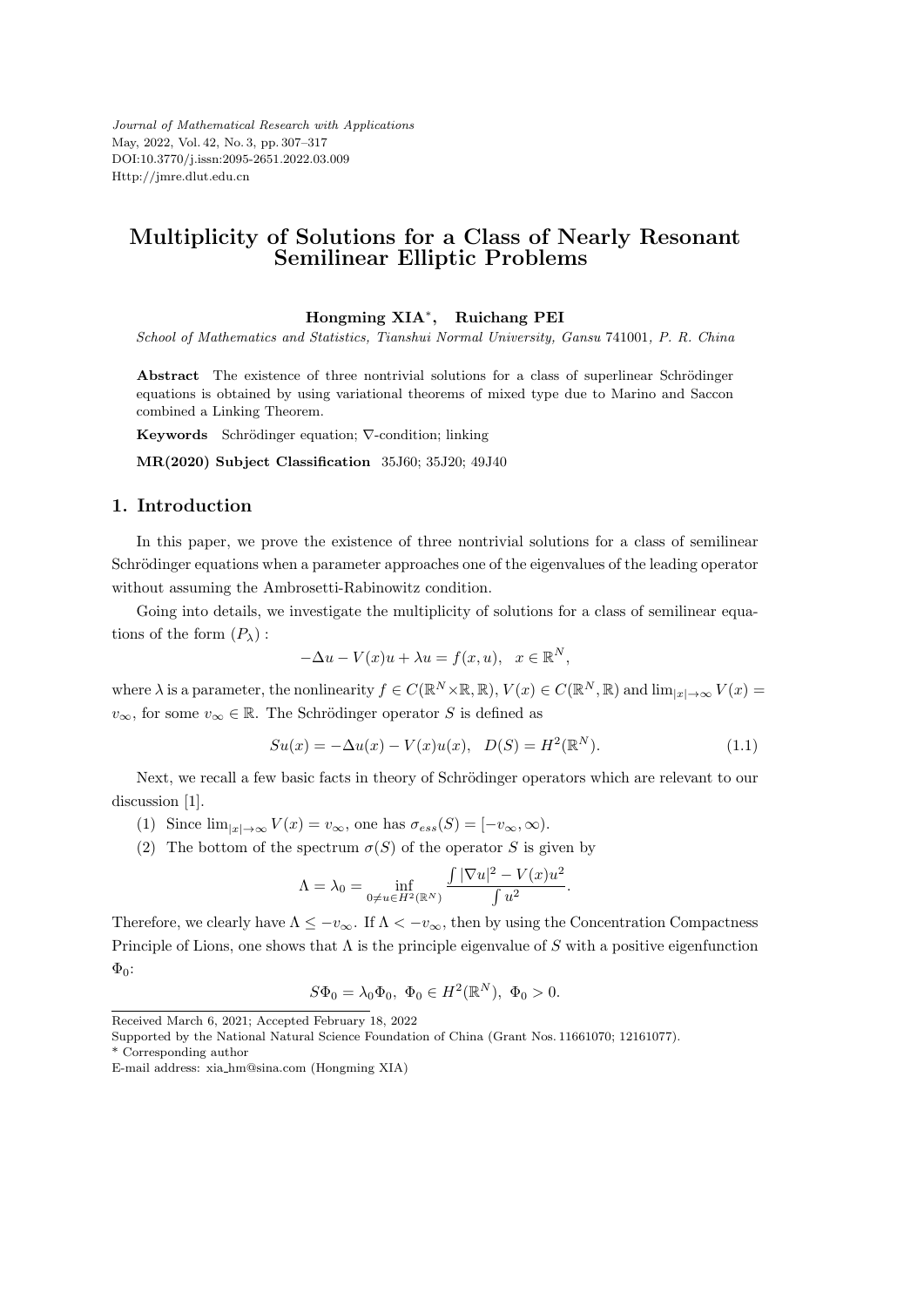(3) The spectrum of *S* in  $(-\infty, -v_{\infty})$ , namely,  $\sigma(S) \cap (-\infty, -v_{\infty})$ , is at most a countable set, which is denoted by

$$
\Lambda = \lambda_0 < \lambda_1 < \lambda_2 < \cdots,
$$

where each  $\lambda_k$  is an isolated eigenvalue of *S* of the finite multiplicity. Let  $E_{\lambda_j}$  denote the eigenspace of S corresponding to the eigenvalue  $\lambda_j$ , and let  $H_{i-1} = \bigoplus_{k \leq i-1} E_{\lambda_k}$  and  $H_i^0 = E_{\lambda_i}$ .

The main purpose of this paper is to use a critical point theorem of mixed type, one of the so-called *∇*-theorems, posed by Marino and Saccon [2], which permit to find multiplicity results in a very beautiful way. These theorems have been successfully used in some different contexts [3–12]. In particular, in our previous work [13], we established a multiplicity result for problem  $(P_\lambda)$  by using this type theorem, assuming that f satisfies a growth condition of the Ambrosetti-Rabinowitz type. Here we want to improve our previous work from one main aspect, that is, we do not need the nonlinearity *f* satisfying the classical Ambrosetti-Rabinowitz type condition (see our condition  $(H_2)$ ).

Now, we state our main result. In this paper, we often suppose that  $\lim_{|x| \to \infty} V(x) = v_{\infty}$ ,  $\Lambda < -v_{\infty}, v_{\infty} < 0$  and *C*, *C*<sub>1</sub> and *C*<sub>2</sub> are defined as various different positive constants. Let  $F(x,t) = \int_0^t f(x,s)ds$ . The conditions imposed on  $f(x,t)$  are as follows.

(H<sub>1</sub>) There exists  $a(x) \in C(\mathbb{R}^N)$ ,  $a(x) > 0$  for all  $x \in \mathbb{R}^N$  and  $\lim_{|x| \to \infty} a(x) = 0$  such that

$$
\lim_{|t| \to \infty} \frac{f(x,t)}{a(x)|t|^\gamma} = 0 \text{ uniformly on } x \in \mathbb{R}^N,
$$

for some  $\gamma \in (1, (2^* - 1))$   $(2^* = \frac{2N}{N-2});$ 

 $f(x, t) = o(|t|)$  as  $|t| \to 0$  uniformly on  $x \in \mathbb{R}^N$  and  $\lim_{|t| \to \infty} \frac{F(x,t)}{|t|^2}$  $\frac{f(x,t)}{|t|^2}$  =  $+\infty$  uniformly on any bounded subset of  $\mathbb{R}^N$ ;

(H<sub>3</sub>) There exists max $\{\frac{2N\gamma}{N+2}, \gamma\} < \beta < 2^*$  and  $a(x)$  in (H<sub>1</sub>) such that

$$
f(x,t)t - 2F(x,t) \ge a(x)|t|^{\beta}, \quad \forall x \in \mathbb{R}^N, \ t \in \mathbb{R};
$$

(H<sub>4</sub>) For  $a(x)$  in (H<sub>1</sub>) and every  $r > 0$ , there exists a positive constant  $M_r$  such that

$$
\sup_{|t| \le r} \frac{|f(x,t)|}{|t|} \le M_r a(x)
$$

for all  $x \in \mathbb{R}^N$ .

**Theorem 1.1** *Assume that conditions*  $(H_1)$ – $(H_4)$  hold. Then, for any  $i \geq 2$ , there exists  $\delta_i \geq 0$ *such that for*  $\forall - \lambda \in (\lambda_i - \delta_i, \lambda_i)$ , problem  $(P_\lambda)$  possesses at least three nontrivial solutions.

**Example 1.2** In case of  $N = 3$ , let

$$
f(x,t) = \frac{1}{1+|x|^2}|t|^{\frac{7}{2}}t, \ \ \forall (x,t) \in \mathbb{R}^3 \times \mathbb{R}.
$$

It is easy to see that it satisfies our conditions  $(H_1)$ – $(H_4)$ . Here,  $\gamma = \frac{109}{24}$  and  $\beta = \frac{11}{2}$ .

The paper is organized as follows: In Section 2 we introduce some preliminary knowledge and technical lemmas. In Section 3 we give the proof of our main result. Finally, in Appendix we introduce the important *∇* theorem used to prove our main result.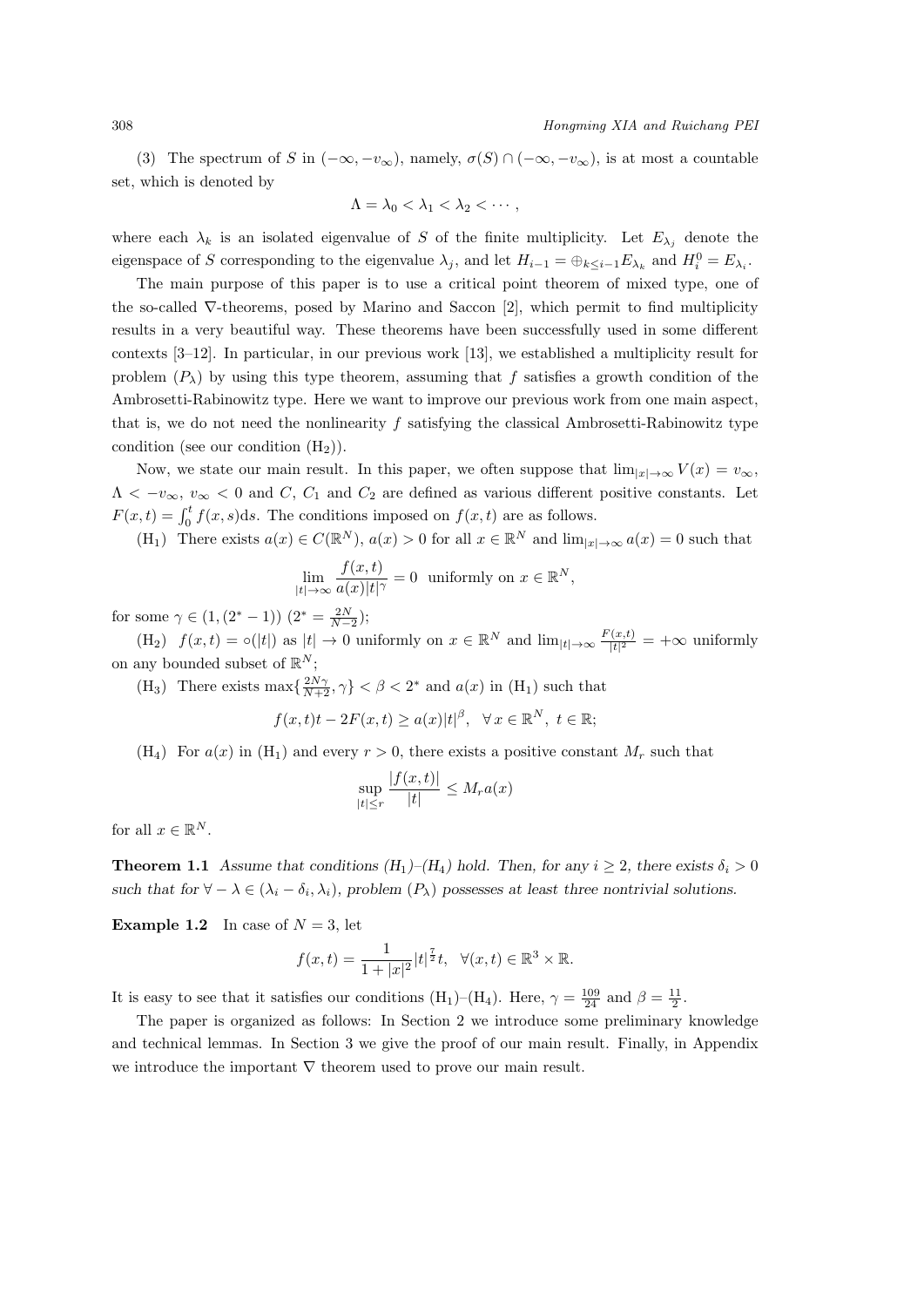#### **2. Preliminaries and technical Lemmas**

The proof of Theorem 1.1 will be finished in several steps. On  $H^1(\mathbb{R}^N)$  we define the inner product

$$
\langle u, v \rangle_{\lambda} := \int \nabla u \nabla v + (\lambda - v_{\infty}) \int uv, \ u, v \in H^{1}(\mathbb{R}^{N})
$$

and the induced norm

$$
||u||_{\lambda}^{2} = \langle u, u \rangle_{\lambda} \text{ for all } u \in H^{1}(\mathbb{R}^{N}).
$$

It is easy to see that  $\|\cdot\|_{\lambda}$  is equivalent to the standard norm of  $H^1(\mathbb{R}^N)$ . Now regard the functional  $I_{\lambda}: H^{1}(\mathbb{R}^{N}) \to \mathbb{R}$  defined by

$$
I_{\lambda}(u) = \frac{1}{2} ||u||_{\lambda}^{2} - \frac{1}{2} \int (V(x) - v_{\infty})u^{2} - \int F(x, u).
$$

From  $f \in C(\mathbb{R}^N \times \mathbb{R}, \mathbb{R})$  and  $(H_1)$  we know that  $I_\lambda$  is a  $C^1$  functional on  $H^1(\mathbb{R}^N)$ . We want to show that if there exists *i* in N such that  $\lambda_{i-1} < -\lambda < \lambda_i < \lambda_{i+1}$ , and  $-\lambda$  is sufficiently close to  $\lambda_i$ , then the topological situation described in Theorem 4.1 (see Appendix) holds (with  $X_1 = H_{i-1}$ ,  $X_2 = H_i^0$  and  $X_3 = H_i^{\perp}$  and in particular that  $(\nabla)$   $(I_{\lambda}, H_{i-1} \oplus H_i^{\perp}, a, b)$  (see Appendix) holds for suitable *a* and *b*.

To show that, we begin from the following notations. If  $i < k$  and  $i \in \mathbb{N}$ , then we denote:

$$
B_i(R) = \{ u \in H_i : ||u||_{\lambda} \le R \}
$$

and

$$
\Gamma_{i-1,i}(R) = \{ u \in H_{i-1} : ||u||_{\lambda} \le R \} \cup \{ u \in H_i : ||u||_{\lambda} = R \},
$$
  

$$
S_k^+(\rho) = \{ u \in H_k^\perp : ||u||_{\lambda} = \rho \}, B_k^+(\rho) = \{ u \in H_k^\perp : ||u||_{\lambda} \le \rho \}.
$$

**Lemma 2.1** If  $\lambda_{i-1} < \lambda_i$  and  $-\lambda \in (\lambda_{i-1}, \lambda_i)$ , then there exist R and  $\rho$ ,  $R > \rho > 0$ , such that

$$
\sup I_{\lambda}(\Gamma_{i-1,i}(R)) < \inf I_{\lambda}(S_{i-1}^{+}(\rho)).
$$

**Proof** From  $(H_3)$ , we know that  $\frac{F(x,t)}{t^2}$  is increasing for  $t > 0$  and decreasing for  $t < 0$ . This together with the first condition of  $(H_2)$ , we have  $F(x, t) \ge 0$  for all  $(x, t) \in \mathbb{R}^N \times \mathbb{R}$ . So, for any  $u \in H_{i-1}$  and  $-\lambda \in (\lambda_{i-1}, \lambda_i)$ , we get

$$
I_{\lambda}(u) = \frac{1}{2} ||u||_{\lambda}^{2} - \frac{1}{2} \int (V(x) - v_{\infty})u^{2} - \int F(x, u)
$$
  
 
$$
\leq -C ||u||_{\lambda}^{2} \leq 0,
$$
 (2.1)

where  $C > 0$ .

Next, we claim that  $I_\lambda(u) \to -\infty$ , as  $||u||_\lambda \to \infty$  for all  $u \in H_i$ . Argue by the contradiction that there exists a sequence  $\{u_n\}$  such that

$$
I_{\lambda}(u_{n}) = \frac{1}{2}||u_{n}||_{\lambda}^{2} - \frac{1}{2}\int (V(x) - v_{\infty})u_{n}^{2} - \int F(x, u_{n}) \ge C.
$$
 (2.2)

Set  $v_n = \frac{u_n}{\|u_n\|_{\lambda}}$ . Then  $\{v_n\}$  is a bounded sequence in  $H_i$ . Because dim  $H_i$  is finite, there exists  $v \in H_i \backslash \{0\}$  such that

$$
||v_n - v||_{\lambda} \to 0, \quad v_n \to v \text{ a.e., } x \in \mathbb{R}^N.
$$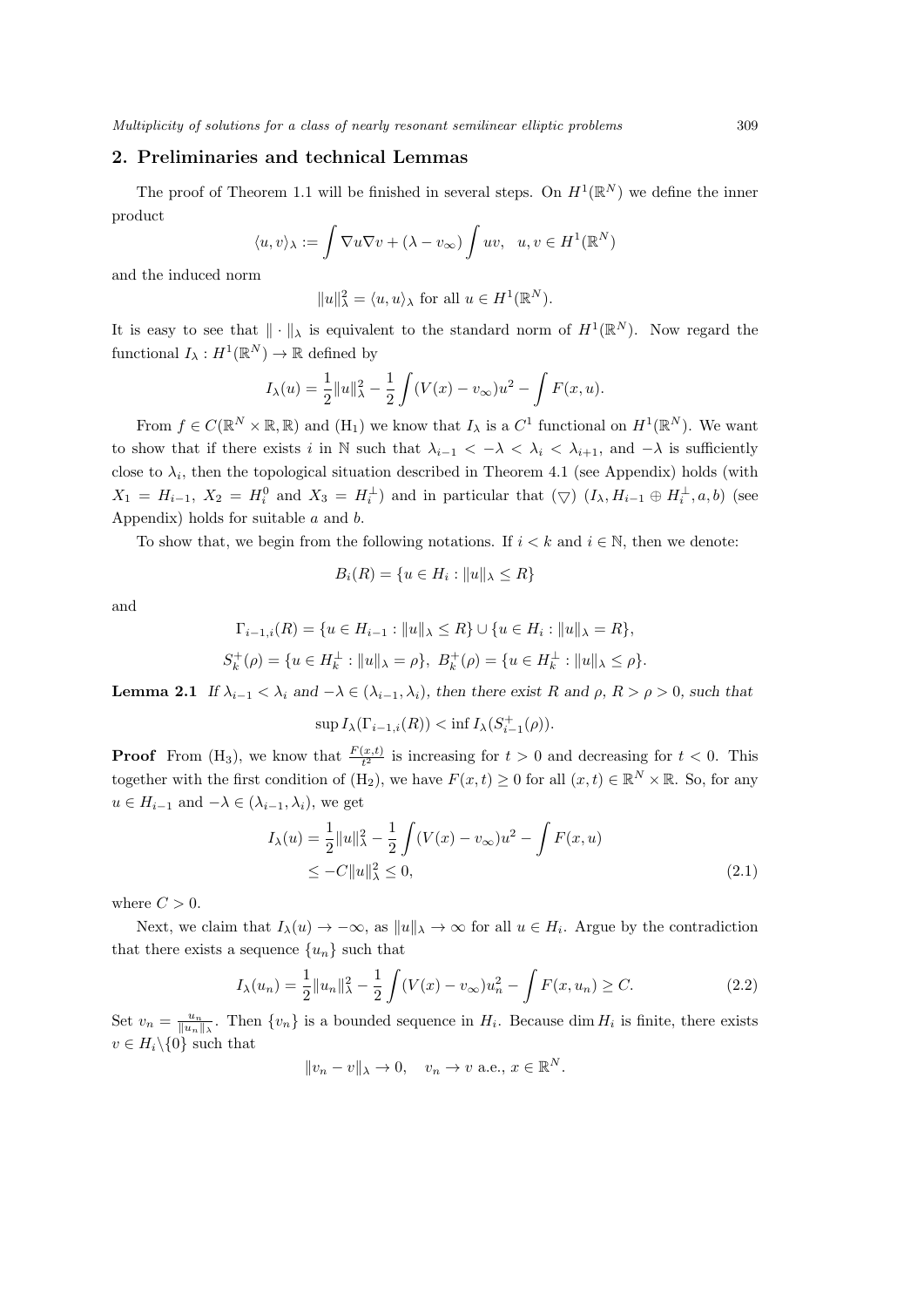Thus, by the assumptions of  $V(x)$  and condition  $(H_2)$ , for  $R > 0$  large enough and *n* large enough, from (2.2), we get

$$
\frac{I_{\lambda}(u_{n})}{\|u_{n}\|_{\lambda}^{2}} = \frac{1}{2} - \frac{1}{2} \int (V(x) - v_{\infty})v_{n}^{2} - \int \frac{F(x, u_{n})}{\|u_{n}\|_{\lambda}^{2}} \leq \frac{1}{2} - \frac{1}{2} \int_{B_{R}(0)} (V(x) - v_{\infty})v^{2} dx + o(1) - \int_{B_{R}(0)} \frac{F(x, u_{n})}{u_{n}^{2}} v_{n}^{2} dx \n\leq C_{1} + o(1) - \int_{B_{R}(0)} \liminf_{n \to \infty} \frac{F(x, u_{n})}{u_{n}^{2}} v_{n}^{2} dx \to -\infty.
$$

This is a contradiction and our claim holds.

On the other hand, from  $(H_1)$ ,  $(H_2)$  and  $(H_4)$ , for any  $\epsilon > 0$  small enough, there exists  $C > 0$ such that

$$
F(x,t) \le \frac{\epsilon}{2}t^2 + C|t|^{2^*}, \quad \forall (x,t) \in \mathbb{R}^N \times \mathbb{R}.
$$

Hence, we have

$$
\left| \int F(x, u) \right| \leq \frac{\epsilon}{2} \|u\|_{L^2}^2 + C \|u\|_{L^{2^*}}^{2^*}, \quad \forall u \in H^1(\mathbb{R}^N). \tag{2.3}
$$

For any  $u \in H_{i-1}^{\perp}$ , by (2.3), we get

$$
I_{\lambda}(u) = \frac{1}{2} ||u||_{\lambda}^{2} - \frac{1}{2} \int (V(x) - v_{\infty})u^{2} - \int F(x, u)
$$
  
\n
$$
\geq C_{1} ||u||_{\lambda}^{2} - C_{2} ||u||_{\lambda}^{2}.
$$
\n(2.4)

In fact, we define the linear operator

$$
L: H^2(\mathbb{R}^N) \to L^2(\mathbb{R}^N): u \to -\Delta u - V(x)u + \lambda u.
$$

Then it is invertible since  $-\lambda \in (\lambda_{i-1}, \lambda_i)$ . Then, we have

$$
a(u, v) := \int |L|^{\frac{1}{2}} u |L|^{\frac{1}{2}} v
$$

and the corresponding norm

$$
||u||_a = \sqrt{a(u,v)}.
$$

Hence, from the equivalent property of the norm, there exists  $C_1 > 0$  such that

$$
||u||_a^2 \ge C_1 ||u||_{\lambda}^2.
$$

Therefore, the last inequality of  $(2.4)$  holds. Thus, from  $(2.1)$ ,  $(2.2)$  and  $(2.4)$ , there exist two constants  $R > \rho > 0$  such that

$$
\sup I_{\lambda}(\Gamma_{i-1,i}(R)) < \inf I_{\lambda}(S_{i-1}^+(\rho)). \quad \Box
$$

**Lemma 2.2** Assume that  $(H_1)$ - $(H_4)$  hold. Then for any  $\delta \in (0, \min{\lambda_{i+1} - \lambda_i, \lambda_i - \lambda_{i-1}})$ , there exists  $\epsilon_0 > 0$  such that for any  $-\lambda \in [\lambda_i - \delta, \lambda_i + \delta]$ , the unique critical point u of  $I_\lambda$  is *constrained on*  $H_{i-1} \oplus H_i^{\perp}$  *such that*  $I_{\lambda}(u) \in [-\epsilon_0, \epsilon_0]$ *, is the trivial.* 

**Proof** Argue by the contradiction that there exist  $\delta > 0$ ,  $-\lambda_n \in [\lambda_i - \delta, \lambda_i + \delta]$ , and  $\{u_n\} \subseteq$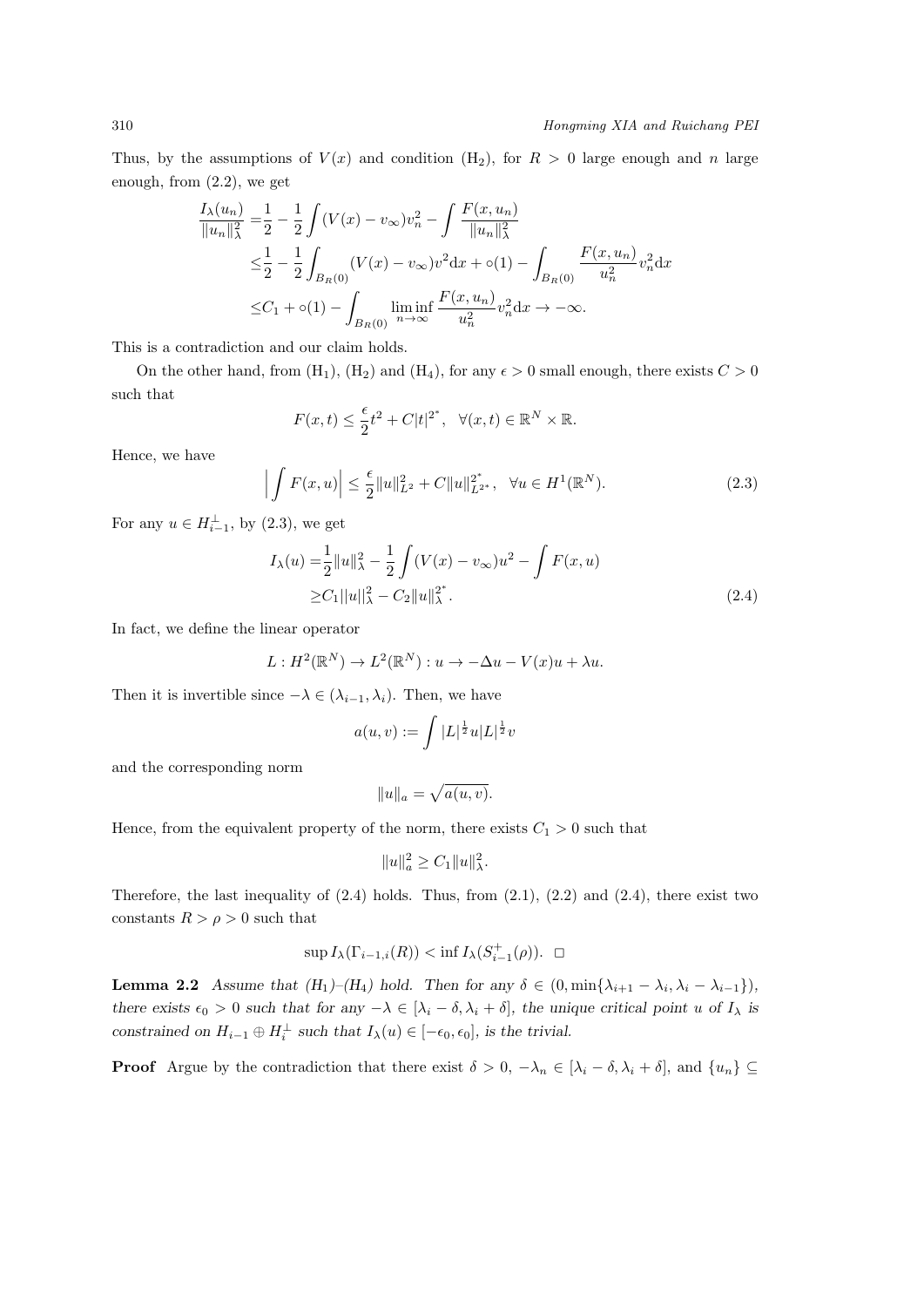*Multiplicity of solutions for a class of nearly resonant semilinear elliptic problems* 311

 $H_{i-1} \oplus H_i^{\perp} \setminus \{0\}$  such that

$$
I_{\lambda_n}(u_n) = \frac{1}{2} ||u_n||_{\lambda_n}^2 - \frac{1}{2} \int (V(x) - v_{\infty}) u_n^2 - \int F(x, u_n) \to 0,
$$
\n(2.5)

$$
\langle I'_{\lambda_n}(u_n), v \rangle = \langle u_n, v \rangle_{\lambda_n} - \int (V(x) - v_{\infty}) u_n v - \int f(x, u_n) v = 0,
$$
\n(2.6)

for any *v* in  $H_{i-1} \oplus H_i^{\perp}$ . Of course, up to a subsequence, we can suppose  $-\lambda_n \to -\lambda$  in  $[\lambda_i - \delta, \lambda_i + \delta]$ , as  $n \to \infty$ . Taking  $v = u_n$  in (2.6), by (H<sub>3</sub>) we get

$$
2I_{\lambda_n}(u_n) - \langle I'_{\lambda_n}(u_n), u_n \rangle = \int f(x, u_n) - 2F(x, u_n) \ge \int a(x)|u_n|^{\beta}.
$$

By  $(2.5)$  and  $(2.6)$ , the above expression implies that

$$
\int a(x)|u_n|^{\beta} < C. \tag{2.7}
$$

Take  $v_n$  in  $H_{i-1}$  and  $w_n$  in  $H_i^{\perp}$  such that  $u_n = v_n + w_n$  and choose  $v = v_n - w_n$  in (2.6). Then we have

$$
\int (|\nabla w_n|^2 - V(x)w_n^2 + \lambda_n |w_n|^2) - \int (|\nabla v_n|^2 - V(x)w_n^2 + \lambda_n |v_n|^2)
$$
  
= 
$$
\int f(x, u_n)(w_n - v_n).
$$

From the above equality, similar to the proof of (2.4), we have

$$
C||u_n||_{\lambda}^2 \le \int f(x, u_n)(w_n - v_n). \tag{2.8}
$$

Moreover, from  $(H_1)$ , we have

$$
\left|\int f(x,u_n)(w_n-v_n)\right| \leq \left(\int |f(x,u_n)|^{\frac{1+\gamma}{\gamma}}\right)^{\frac{\gamma}{\gamma+1}} \left(\int |w_n-v_n|^{1+\gamma}\right)^{\frac{1}{1+\gamma}}.
$$

Using Sobolev's embedding theorem there exists a constant *C >* 0 such that

$$
||u_n||_{\lambda} \le C \Big( \int |f(x, u_n)|^{\frac{1+\gamma}{\gamma}} \Big)^{\frac{\gamma}{\gamma+1}}.
$$
\n(2.9)

On the other hand, from  $(H_1)$ ,  $(H_2)$ ,  $(H_4)$ ,  $(2.7)$  and Hölder's inequality, we get

$$
\left| \int f(x, u_n)(v_n - w_n) \right| \leq \int |f(x, u_n)(v_n - w_n)|
$$
  
\n
$$
\leq (\epsilon \int |v_n - w_n|^2 + C \int a(x)|u_n|^{\gamma} |v_n - w_n|)
$$
  
\n
$$
\leq \epsilon \|v_n - w_n\|_{L^2}^2 + C \Big(\int a(x)|u_n|^{\beta}\Big)^{\frac{\gamma}{\beta}} \Big(\int a(x)|v_n - w_n|^{\frac{\beta}{\beta - \gamma}}\Big)^{\frac{\beta - \gamma}{\beta}}
$$
  
\n
$$
\leq C_1 \epsilon \|v_n - w_n\|_{\lambda}^2 + C_2 \|v_n - w_n\|_{\lambda}
$$
  
\n
$$
= C_1 \epsilon \|u_n\|_{\lambda}^2 + C_2 \|u_n\|_{\lambda},
$$

where see  $(H_3)$  for the restriction of  $\beta$ . Hence, from (2.8) and the above inequality, we know that  ${u_n}$  is bounded in  $H^1(\mathbb{R}^N)$ . There is a subsequence of  ${u_n}$ , without any loss of generality, also denoted by  $\{u_n\}$ , and  $u \in H^1(\mathbb{R}^N)$  such that  $u_n \rightharpoonup u$  weakly in  $H^1(\mathbb{R}^N)$ ,  $u_n \rightharpoonup u$  strongly in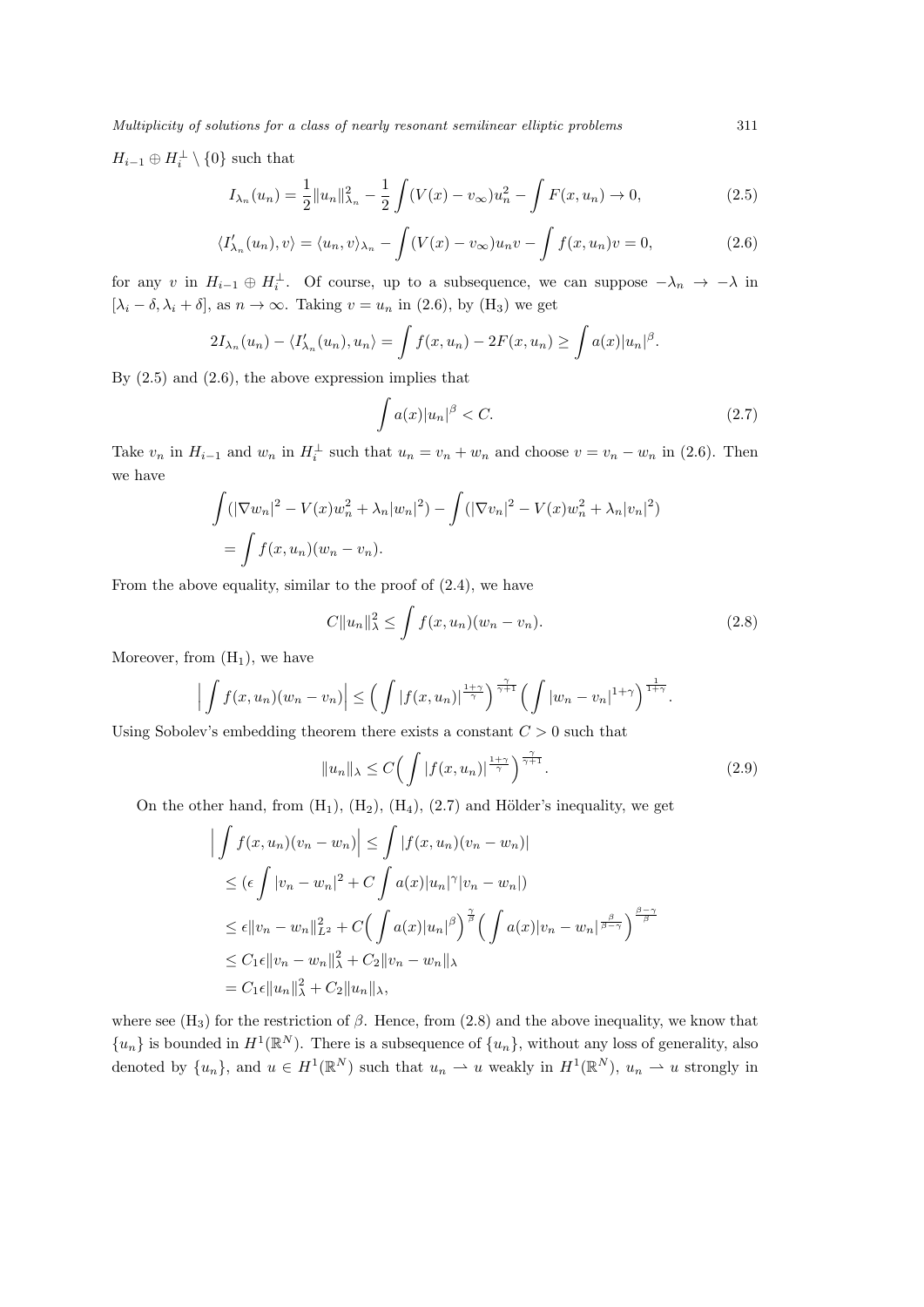$L_{\text{Loc}}^p(\mathbb{R}^N)$ , and  $u_n(x) \to u(x)$  a.e.,  $x \in \mathbb{R}^N$ , where  $2 \leq p < 2^*$ . By (2.5), (2.6) with  $v = u_n$  and Fatou's lemma, we obtain

$$
0 = \lim_{n \to \infty} (2I_{\lambda_n}(u_n) - \langle I'_{\lambda_n}(u_n), u_n \rangle) = \lim_{n \to \infty} \int (f(x, u_n)u_n - 2F(x, u_n))
$$
  
\n
$$
\geq \int \liminf_{n \to \infty} (f(x, u_n)u_n - 2F(x, u_n)) = \int (f(x, u)u - 2F(x, u)).
$$

From  $(H_2)$  and  $(H_3)$ , the above inequality means that  $u = 0$ .

If  $u_n \to 0$  as  $n \to \infty$  in  $H^1(\mathbb{R}^N)$ , by  $(H_1)$ ,  $(H_2)$ ,  $(H_4)$ , for any  $\epsilon > 0$ , we get

$$
\left(\int |f(x,u_n)|^{\frac{\gamma+1}{\gamma}}\right)^{\frac{\gamma}{\gamma+1}} \leq \epsilon \|u_n\|_{\lambda} + C \|u_n\|_{\lambda}^{\gamma}.
$$

Thus, from (2.9) we have

$$
1 \leq \lim_{n \to \infty} C \frac{\left( \int |f(x, u_n)|^{\frac{\gamma}{\gamma}} \right)^{\frac{\gamma}{\gamma+1}}}{\|u_n\|_{\lambda}} = 0.
$$

This is a contradiction.

If there exists  $\alpha > 0$  such that  $||u_n||_{\lambda} \geq \alpha$ , from  $(H_1)$  and  $H_4$ ), for any  $\epsilon > 0$ , there exist  $R, M_T > 0$  such that

$$
a(x) < \epsilon \text{ for } |x| > R
$$

and

$$
|f(x,t)| \le a(x)(M_T|t|+|t|^\gamma), \quad \forall (x,t) \in \mathbb{R}^N \times \mathbb{R}.
$$

Thus, by  $u_n \rightharpoonup 0$ , for *n* large enough, we get

$$
\left(\int \left|f(x,u_n)\right|^{\frac{\gamma+1}{\gamma}}\right)^{\frac{\gamma}{\gamma+1}} = \left(\int_{\mathbb{R}^N \backslash B_R(0)} \left|f(x,u_n)\right|^{\frac{\gamma}{\gamma}}\right)^{\frac{\gamma}{\gamma+1}} + \left(\int_{B_R(0)} \left|f(x,u_n)\right|^{\frac{\gamma+1}{\gamma}}\right)^{\frac{\gamma}{\gamma+1}} \leq C\epsilon(\|u_n\|_{\lambda} + \|u_n\|_{\lambda}^{\gamma}) + \epsilon.
$$

Hence, we have

$$
\alpha \le \lim_{n \to \infty} C \Big( \int |f(x, u_n)|^{\frac{1+\gamma}{\gamma}} \Big)^{\frac{\gamma}{1+\gamma}} = 0,
$$

which also leads to a contradiction. The lemma is thus completely proved.  $\Box$ 

For the following lemma, for given  $i \in \mathbb{N}$ , we denote by  $P: H^1(\mathbb{R}^N) \to H^0_i$  and  $Q: H^1(\mathbb{R}^N) \to$  $H_{i-1} \oplus H_i^{\perp}$  the orthogonal projections.

**Lemma 2.3** Assume that  $(H_1)$ - $(H_4)$  hold,  $-\lambda \in (\lambda_{i-1}, \lambda_{i+1})$  and  $\{u_n\}$  in  $H^1(\mathbb{R}^N)$  are such that  $I_{\lambda}(u_n)$  is bounded,  $Pu_n \to 0$  and  $QI'_{\lambda}(u_n) \to 0$  as  $n \to \infty$ . Then  $\{u_n\}$  is bounded.

**Proof** Arguing by the contradiction that  $\{u_n\}$  is unbounded in  $H^1(\mathbb{R}^N)$ , we can suppose that

$$
||u_n||_{\lambda} \to \infty,\tag{2.10}
$$

as  $n \to \infty$  and that there exists  $u \in H^1(\mathbb{R}^N)$  such that

$$
\frac{u_n}{\|u_n\|_{\lambda}} \rightharpoonup u. \tag{2.11}
$$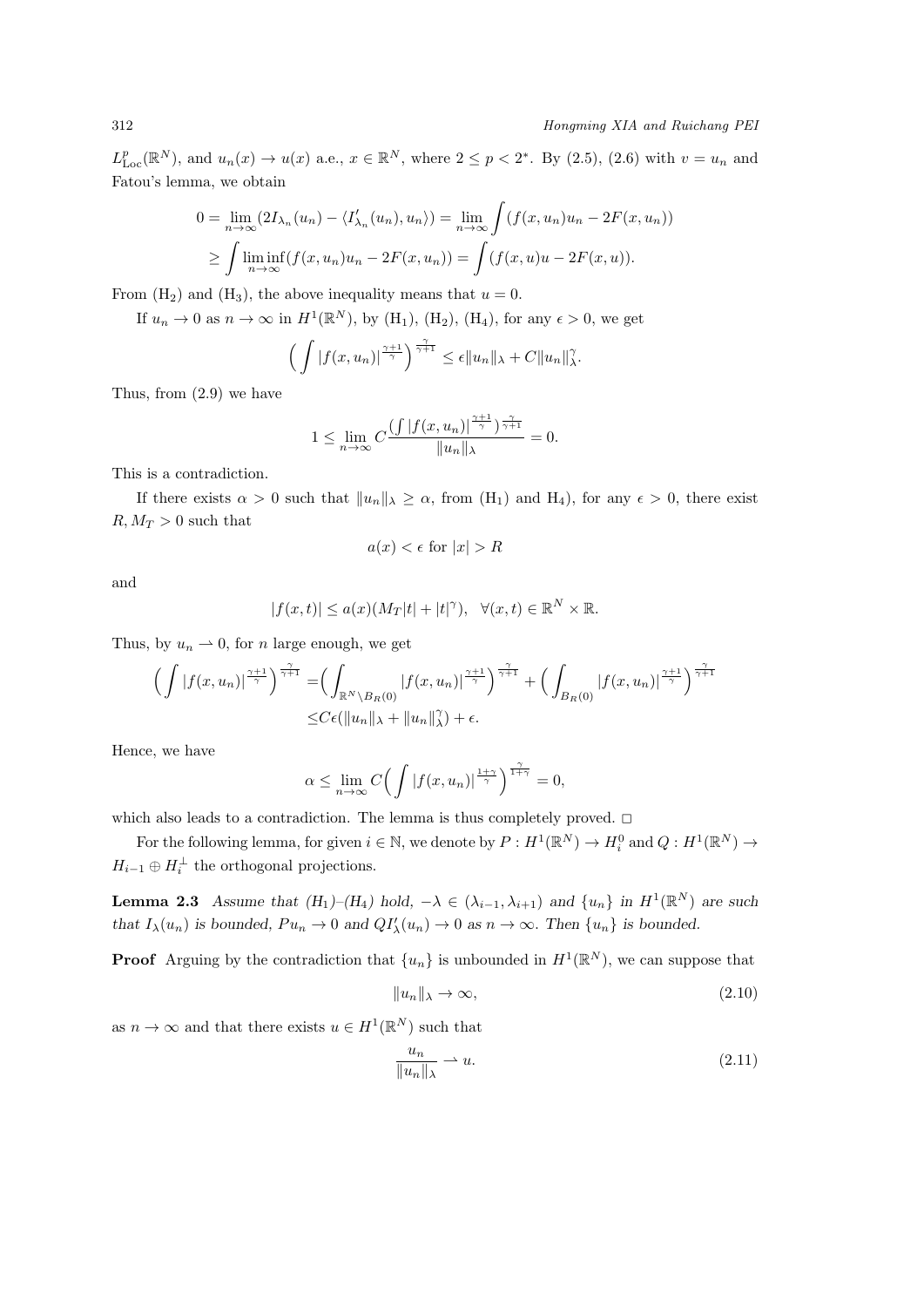*Multiplicity of solutions for a class of nearly resonant semilinear elliptic problems* 313

Let  $u_n = Pu_n + Qu_n$ . By (H<sub>1</sub>), (H<sub>2</sub>), (H<sub>4</sub>), Hölder's inequality and dim  $H_i^0 < +\infty$ , we get

$$
\left| \int f(x, u_n) P u_n \right| \leq \int |f(x, u_n) P u_n|
$$
  
\n
$$
\leq \epsilon \| P u_n \|_{L^2}^2 + C \Big( \int a(x) |u_n|^\beta \Big)^{\frac{\gamma}{\beta}} \Big( \int |P u_n|^{\frac{\beta}{\beta - \gamma}} \Big)^{\frac{\beta - \gamma}{\beta}}
$$
  
\n
$$
\leq C_1 \epsilon \| P u_n \|_{\lambda}^2 + C_2 \| P u_n \|_{\lambda} \Big( \int a(x) |u_n|^\beta \Big)^{\frac{\gamma}{\beta}},
$$

where  $\epsilon > 0$  small enough. Combining the above inequality and  $(H_3)$ , we obtain

$$
2I_{\lambda}(u_{n}) - \langle QI'_{\lambda}(u_{n}), u_{n} \rangle
$$
  
=  $\int (f(x, u_{n})u_{n} - 2F(x, u_{n})) + ||Pu_{n}||_{\lambda}^{2} - \int (V(x) - v_{\infty})|Pu_{n}|^{2} - \int f(x, u_{n})Pu_{n}$   
 $\geq C \Big( \int a(x)|u_{n}|^{\beta} \Big) + ||Pu_{n}||_{\lambda}^{2} - \int (V(x) - v_{\infty})|Pu_{n}|^{2} - C_{1}\epsilon ||Pu_{n}||_{\lambda}^{2} - C_{2}||Pu_{n}||_{\lambda} \Big( \int a(x)|u_{n}|^{\beta} \Big)^{\frac{\gamma}{\beta}}.$ 

Thanks to  $\beta > \gamma$ , dim  $H_i^0 < +\infty$  and  $||Pu_n||_{\lambda} \to 0$  as  $n \to \infty$ , dividing by  $||u_n||_{\lambda}$  in the two sides of inequality above, we get

$$
\frac{\left(\int a(x)|u_n|^{\beta}\right)^{\frac{\gamma}{\beta}}}{\|u_n\|_{\lambda}} \to 0 \text{ as } n \to \infty. \tag{2.12}
$$

As a consequence of  $(2.12)$ , we also obtain  $u = 0$ . Now, from our assumptions and  $(2.10)$ , we get

$$
\frac{I_{\lambda}(u_n)}{\|u_n\|_{\lambda}^2} = \frac{1}{2} - \frac{1}{2} \frac{\int (V(x) - v_{\infty}) u_n^2}{\|u_n\|_{\lambda}^2} - \frac{F(x, u_n)}{\|u_n\|_{\lambda}^2} \to 0,
$$

which implies that

$$
\frac{\int F(x, u_n)}{\|u_n\|_{\lambda}^2} \to \frac{1}{2} \text{ as } n \to \infty.
$$
 (2.13)

On the other hand, again by  $(H_1)$ ,  $(H_2)$  and  $(H_4)$ , for  $\epsilon > 0$  small enough, there exists  $C > 0$ such that

$$
\left| \int F(x, u_n) \right| \le \epsilon \int u_n^2 + C \Big( \int a(x) |u_n|^{\beta} \Big)^{\frac{\gamma}{\beta}} \|u_n\|_{\lambda},
$$

and by  $(2.12)$  we obtain a contradiction with  $(2.13)$ .  $\Box$ 

**Lemma 2.4** Suppose that  $(H_1)$ - $(H_4)$  hold. Then for any  $\delta \in (0, \min{\lambda_{i+1} - \lambda_i, \lambda_i - \lambda_{i-1}})$ , there exists  $\epsilon_0 > 0$  such that for any  $-\lambda \in [\lambda_i - \delta, \lambda_i + \delta]$  and for any  $\epsilon_1, \epsilon_2 \in (0, \epsilon_0)$  with  $\epsilon_1 < \epsilon_2$ , *the condition*  $(\nabla)(I_{\lambda}, H_{i-1} \oplus H_i^{\perp}, \epsilon_1, \epsilon_2)$  *holds.* 

**Proof** Argue by contradiction that there exists  $\delta_0 > 0$  such that for all  $\epsilon_0 > 0$ , there exist  $-\lambda \in [\lambda_i - \delta, \lambda_i + \delta]$  and  $\epsilon_1, \epsilon_2 \in (0, \epsilon_0)$  with  $\epsilon_1 < \epsilon_2$ , the condition  $(\nabla)(I_\lambda, H_{i-1} \oplus H_i^{\perp}, \epsilon_1, \epsilon_2)$ does not hold.

Let  $\epsilon_0 > 0$  be as in Lemma 2.2. There exists a sequence of  $\{u_n\}$  in  $H^1(\mathbb{R}^N)$  such that  $dist(u_n, H_{i-1} \oplus H_i^{\perp}) \to 0, I_{\lambda}(u_n) \in (\epsilon_1, \epsilon_2)$  and  $QI'_{\lambda}(u_n) \to 0$ . By Lemma 2.3, we know that *∣*<sup>*u<sub>n</sub>*</sub> $|$ <sup>*λ*</sup> is bounded. Hence, there exists a subsequence of  $\{u_n\}$ , without loss of generality, also</sup>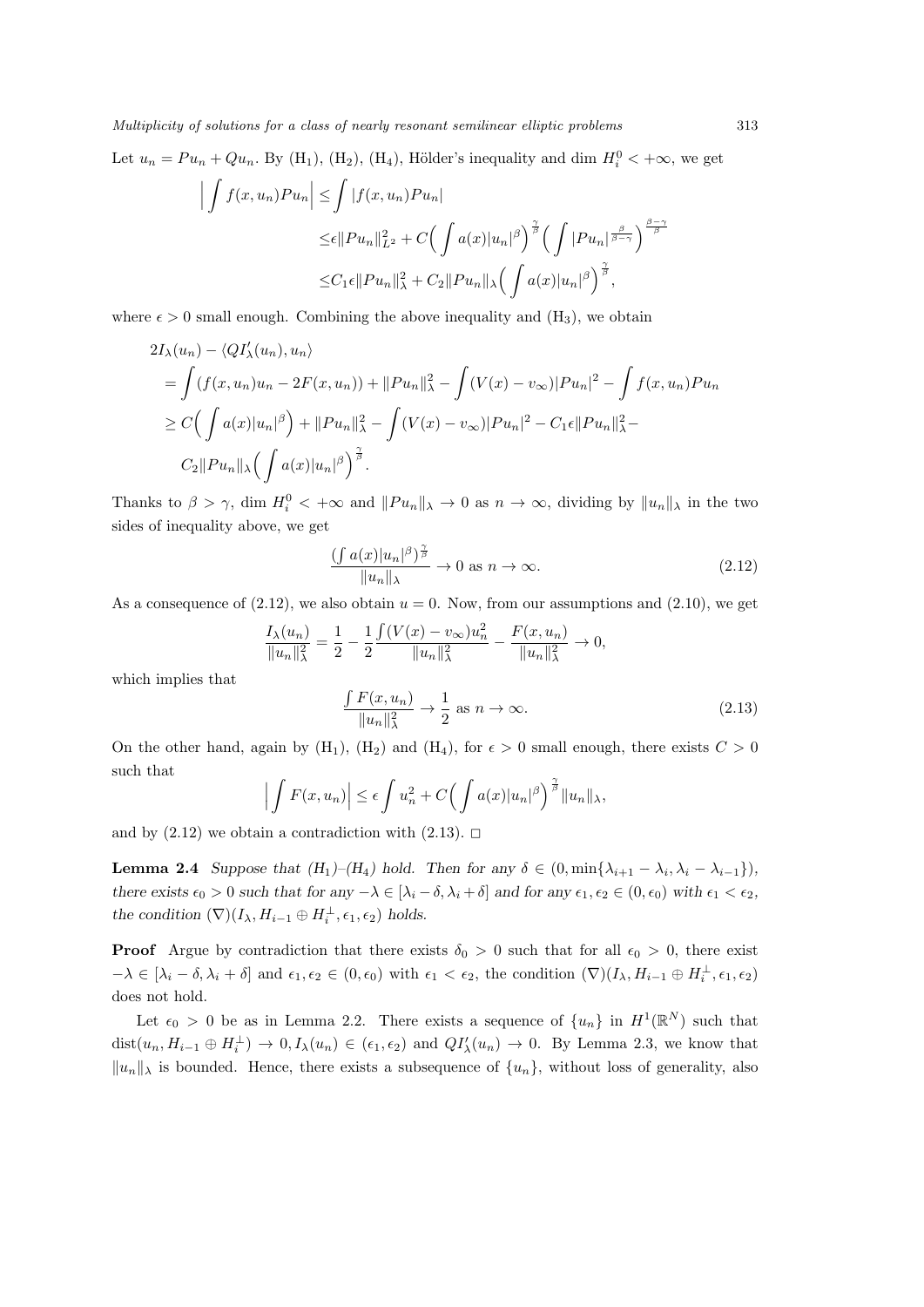denoted by  $\{u_n\}$ , and  $u \in H^1(\mathbb{R}^N)$  such that  $u_n \rightharpoonup u$  weakly in  $H^1(\mathbb{R}^N)$ . From  $(H_1)$  and  $(H_4)$ , similarly to the proof of Lemma 2.6 (see next context), we have  $u_n \to u$  and  $u = 0$  is a critical point of  $I_\lambda$  constrained on  $H_{i-1} \oplus H_i^{\perp}$  by Lemma 2.2. But  $0 < \epsilon_1 \leq I_\lambda(u)$ , which leads to a contradiction.  $\Box$ 

**Lemma 2.5** *Suppose that (H*2*) holds. Then*

$$
\limsup_{\lambda \to -\lambda_i} I_{\lambda}(H_i) = 0.
$$

**Proof** Argue by contradiction that there exist  $\lambda_n \to -\lambda_i$ ,  $\{u_n\}$  in  $H_i$  and  $\epsilon > 0$  such that

$$
\sup I_{\lambda_n}(H_i) = I_{\lambda_n}(u_n) \ge \epsilon.
$$

Note that  $I_\lambda$  attains a maximum in  $H_i$  by (H<sub>2</sub>).

If  $\{u_n\}$  is bounded, we can assume that  $u_n \to u$  in  $H_i$ . Then we have

$$
\epsilon \leq I_{-\lambda_i}(u) \leq 0.
$$

Hence, we can suppose that  $||u_n||_\lambda \to \infty$ . In this case, the condition  $(H_2)$  easily implies a contradiction.  $\square$ 

**Lemma 2.6** *Assume that*  $(H_1)$ – $(H_4)$  *hold. Then*  $I_\lambda$  *satisfies*  $(PS)$  *condition for*  $-\lambda \in (\lambda_{i-1}, \lambda_i)$ *.* 

**Proof** Let  $\{u_n\} \subset H^1(\mathbb{R}^N)$  be a sequence such that  $\{I_\lambda(u_n)\}\$ is bounded and  $I'_\lambda(u_n) \to 0$ . We need to verify that  $\{u_n\}$  possesses a convergent subsequence. We will show that  $\{u_n\}$  is bounded in  $H^1(\mathbb{R}^N)$ . Arguing by the contradiction, we can suppose that  $||u_n||_{\lambda} \to +\infty$ .

Now, set  $u_n = z_n + h_n$ , where  $z_n \in H_{i-1}$  and  $h_n \in H_{i-1}^{\perp}$  for every  $i \in \mathbb{N}$ . From Hölder's inequality, we have

$$
\int a(x)|u_n|^{\gamma}|z_n| \le C\Big(\int a(x)|u_n|^{\beta}\Big)^{\frac{\gamma}{\beta}}\|z_n\|_{\lambda},\tag{2.14}
$$

$$
\int a(x)|u_n|^{\gamma}|h_n| \le C\Big(\int a(x)|u_n|^{\beta}\Big)^{\frac{\gamma}{\beta}}\|h_n\|_{\lambda}
$$
\n(2.15)

for some  $C > 0$  and all  $n \in \mathbb{N}$ . Using  $(H_3)$ , we again obtain

$$
\lim_{n \to \infty} \frac{\left(\int a(x)|u_n|^{\beta}\right)^{\frac{\gamma}{\beta}}}{\|u_n\|_{\lambda}} = 0,
$$
\n(2.16)

and so also  $(2.12)$  holds again. Now, from  $(H_1)$ ,  $(H_2)$ ,  $(H_4)$  and  $(2.14)$ , it follows

$$
||z_n||_{\lambda}o(1) = \langle I'_{\lambda}(u_n), -z_n \rangle = -||z_n||_{\lambda}^2 + \int (V(x) - v_{\infty})z_n^2 + \int f(x, u_n)z_n
$$
  
\n
$$
\geq C||z_n||_{\lambda}^2 - \epsilon ||z_n||_{L^2}^2 - C_1 \int a(x)|u_n|^{\gamma} |z_n|
$$
  
\n
$$
\geq C||z_n||_{\lambda}^2 - C_2 \Big(\int a(x)|u_n|^{\beta}\Big)^{\frac{\gamma}{\beta}} ||z_n||_{\lambda}.
$$

From (2.12) and the above expression, we can imply that

$$
\lim_{n \to \infty} \frac{\|z_n\|_{\lambda}}{\|u_n\|_{\lambda}} = 0.
$$
\n(2.17)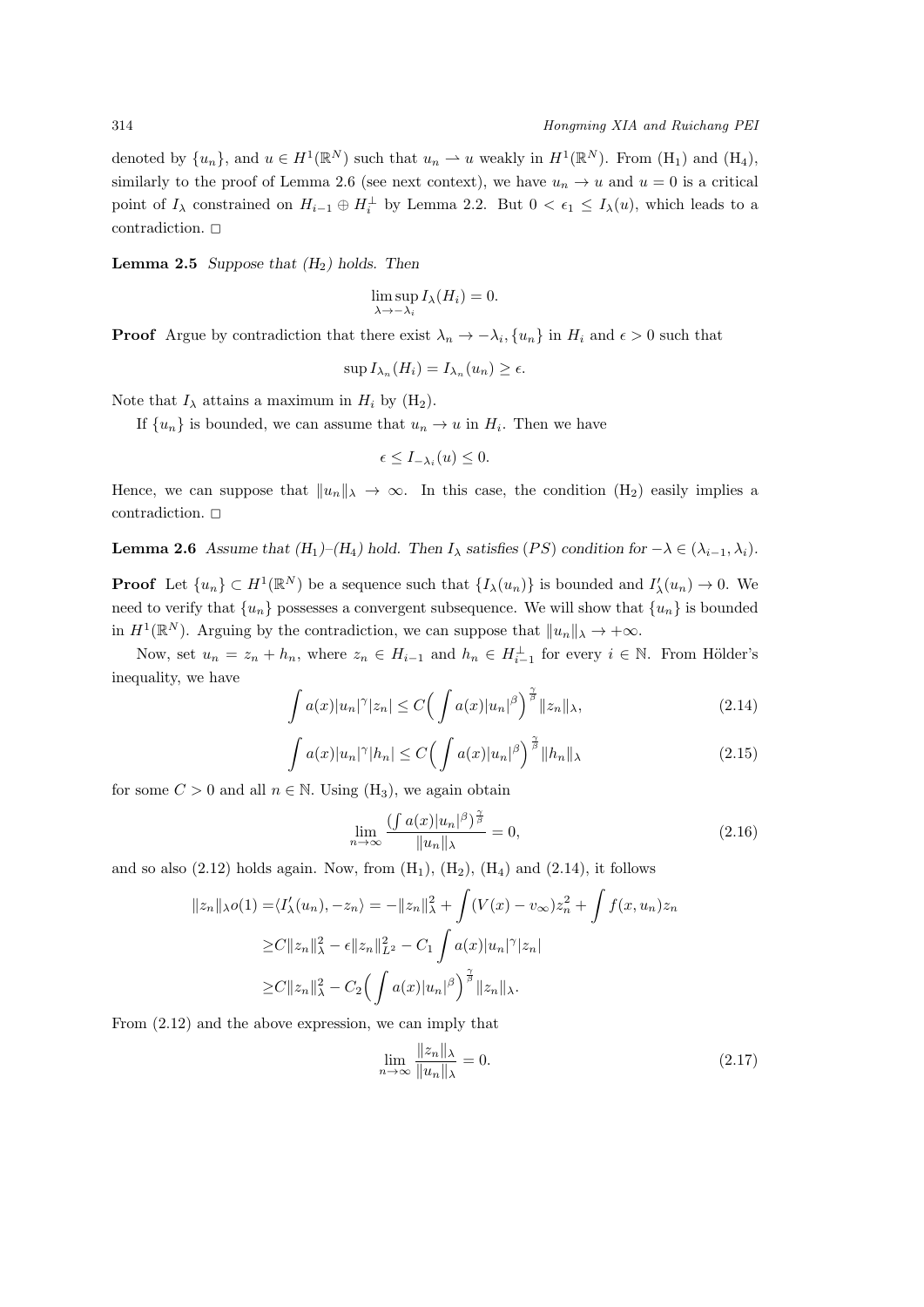Similarly, we can also obtain that

$$
\lim_{n \to \infty} \frac{\|h_n\|_{\lambda}}{\|u_n\|_{\lambda}} = 0.
$$
\n(2.18)

Thus, from  $(2.17)$  and  $(2.18)$ , we have

$$
1 = \frac{||u_n||_{\lambda}}{||u_n||_{\lambda}} \le \frac{||z_n||_{\lambda} + ||h_n||_{\lambda}}{||u_n||_{\lambda}} \to 0, \text{ as } n \to \infty,
$$

which is a contradiction. So  $\{u_n\}$  is bounded in  $H^1(\mathbb{R}^N)$ . Next, we prove that  $\{u_n\}$  contains a convergent subsequence.

In fact, we know that  $\{u_n\}$  is bounded in  $H^1(\mathbb{R}^N)$ . Passing to a subsequence, we may assume that  $u_n \rightharpoonup u$  in  $H^1(\mathbb{R}^N)$ . In order to establish strong convergence, it suffices to show that

$$
||u_n||_{\lambda} \to ||u||_{\lambda}.
$$

Since  $\langle I'_{\lambda}(u_n), u_n - u \rangle \to 0$ , we know that

$$
0 \le \limsup_{n \to \infty} (||u_n||_{\lambda}^2 - ||u||_{\lambda}^2) = \lim_{n \to \infty} \sup \int f(x, u_n)(u_n - u).
$$
 (2.19)

By the condition  $(H_1)$ , for  $\epsilon > 0$  small enough and  $r > 1$  large enough, we have

$$
\int_{|u_n| \ge r} f(x, u_n)(u_n - u) < \frac{\epsilon}{3}.\tag{2.20}
$$

Moreover, by  $(H_4)$  there exists  $R > 0$  such that

$$
\int_{|u_n| \le r; |x| \ge R} f(x, u_n)(u_n - u) \le \frac{\epsilon}{3}.
$$
\n(2.21)

Finally, by  $(H_1)$ , using Lebesgue convergence theorem, we find that

$$
\int_{|u_n| \le r; |x| \le R} f(x, u_n)(u_n - u) \le \frac{\epsilon}{3},\tag{2.22}
$$

for *n* large enough. Thus, from  $(2.20)$ – $(2.22)$ , we obtain

$$
\int f(x, u_n)(u_n - u) \le \epsilon,
$$

for *n* large enough. So from above the inequality and  $(2.19)$ , our conclusion holds.  $\Box$ 

#### **3. The proof of main result**

Now, we give the proof of Theorem 1.1.

**Proof of Theorem 1.1** The argument will be divided into two steps.

(a) Two critical points are obtained.

Take  $\delta' > 0$  and find  $\epsilon_0$  as in Lemma 2.4. Denote  $\epsilon_1 < \epsilon_2 < \epsilon_0$ . By Lemma 2.5 there exists  $\delta_1 \leq \delta'$  such that, if  $-\lambda \in (\lambda_i - \delta_1, \lambda_i)$ , then sup  $I_\lambda(H_i) < \epsilon_2$  and by Lemma 2.4,  $\bigtriangledown (I_\lambda, H_{i-1} \oplus$  $H_i^{\perp}, \epsilon_1, \epsilon_2$ ) holds. Moreover, since  $-\lambda < \lambda_i$ , the topological strcture of Lemma 2.1 is satisfied. By Theorem 4.1, there exist two critical points  $u_1, u_2$  of  $I_\lambda$  such that  $I_\lambda(u_i) \in [\epsilon_1, \epsilon_2], i = 1, 2$ . In particular  $u_1$  and  $u_2$  are nontrivial solutions of problem  $(P_\lambda)$ .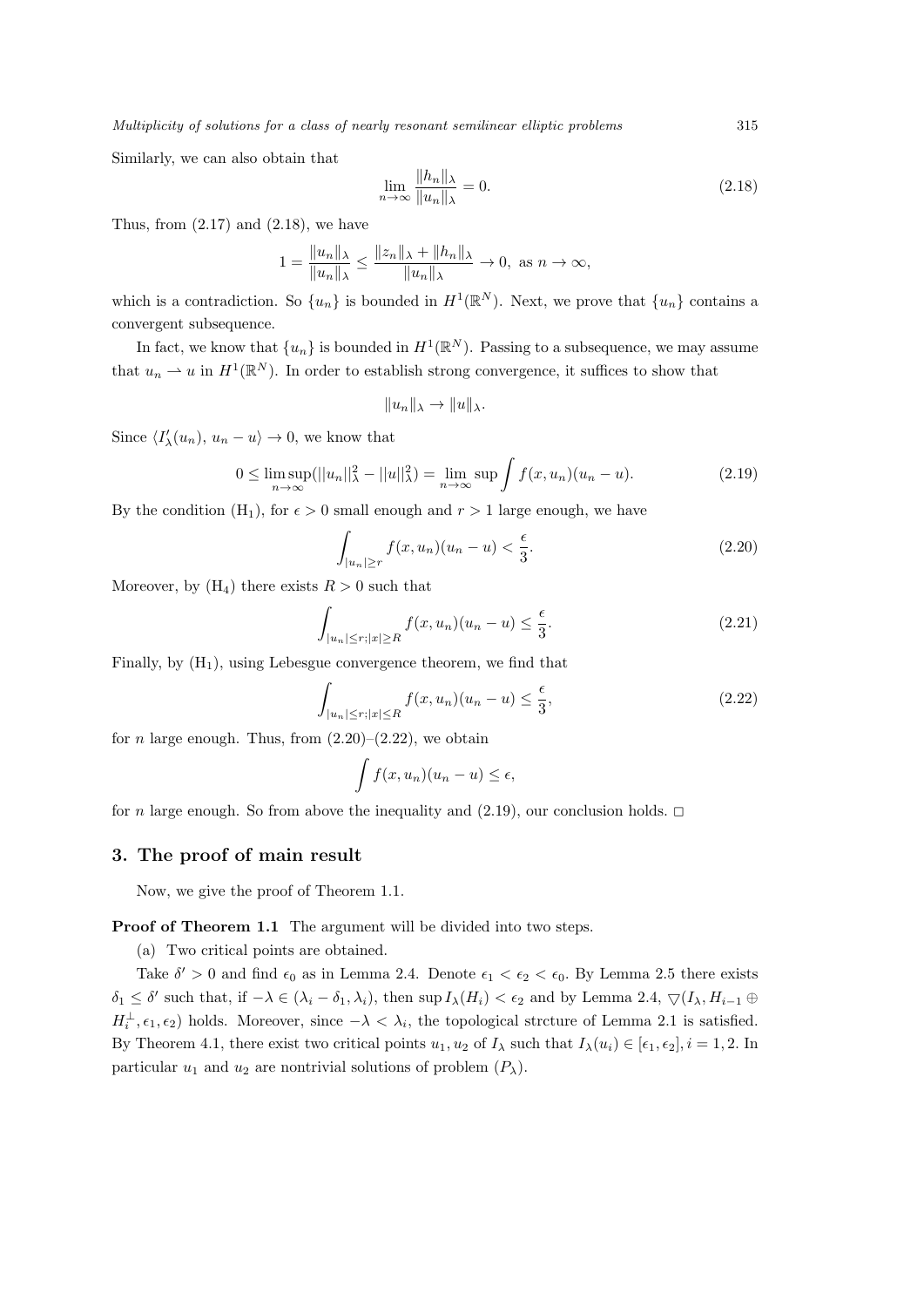(b) The third critical point is obtained.

Since the classical Linking Theorem [14] and Lemma 2.6, it suffices to prove that there exist  $\delta_i$  > 0,  $\rho_1$  > 0 and  $R_1$  >  $\rho_1$  such that for any *−λ* in  $(\lambda_i - \delta_i, \lambda_i)$ 

$$
\sup I_{\lambda}(\Gamma_{i,i+1}(R_1)) < \inf I_{\lambda}(S_i^+(\rho_1)).\tag{3.1}
$$

Hence, there is a critical point *u* of  $I_\lambda$  such that  $I_\lambda(u) > \inf I_\lambda(S_i^+(\rho_1))$ .

In fact, from (2.3), we conclude that for any  $u \in H_i^{\perp}$ 

$$
I_{\lambda}(u) = \frac{1}{2} ||u||_{\lambda}^{2} - \frac{1}{2} \int (V(x) - v_{\infty})u^{2} - \int F(x, u)
$$
  
\n
$$
\geq C ||u||_{\lambda}^{2} - C_{1} ||u||_{\lambda}^{2}.
$$
\n(3.2)

By above the inequality, there exist  $\rho_1 > 0, \alpha > 0$  such that

$$
\inf I_{\lambda}(S_i^+(\rho_1)) \ge \alpha.
$$

On the other hand, using  $(H_2)$ , we can obtain that

$$
I_{\lambda}(u) \to -\infty
$$
 as  $||u||_{\lambda} \to \infty$ ,  $u \in H_{i+1}$ .

By Lemma 2.5, there exists  $\delta_i > 0$  such that for any  $-\lambda$  in  $(\lambda_i - \delta_i, \lambda_i)$ , we get

$$
\sup I_{\lambda}(H_i)<\alpha.
$$

Thus (3.1) holds. Hence *u* is different from the critical point  $u_i$  ( $i = 1, 2$ ), since

$$
I_{\lambda}(u_i) \leq \sup I_{\lambda}(H_i) < \alpha \leq I_{\lambda}(u). \quad \Box
$$

#### **4. Appendix**

In this section we recall one theorem belonging to a class of recent variational ones which provide the existence of several critical points under a "mixed type" assumption on the functional, in the sense that there are hypotheses both on the values of functional on some suitable sets and on the values of its gradient. Theorems of this kind were first introduced in [2] as follows.

**Definition 4.1** ([2]) Let *X* be a Hilbert space, let  $I: X \to R$  be a  $C^1$  function, let *M* be a *closed subspace of X, and let*  $a, b \in R \cup \{-\infty, +\infty\}$ *. We say that condition*  $(\nabla)(I, M, a, b)$  *holds if there exists*  $\gamma > 0$  *such that* 

$$
\inf\{\|P_M\nabla I(u)\| \ |a\leq I(u)\leq b, \ \operatorname{dist}(u,M)\leq \gamma\}>0,
$$

*where*  $P_M: X \to M$  *is the orthogonal projection of X onto M.* 

**Theorem 4.2** ([2,  $(\nabla)$ -Theorem]) Let *X* be a Hilbert space and  $X_i$ ,  $i = 1, 2, 3$  three subspaces of X such that  $X = X_1 \oplus X_2 \oplus X_3$  and dim  $X_i < \infty$  for  $i = 1, 2$ . Denote by  $P_i$  the orthogonal projection of X onto  $X_i$ . Let  $I: X \to R$  be a  $C^{1,1}$  function. Let  $\rho$ ,  $\rho'$ ,  $\rho''$ ,  $\rho_1$  be such that  $\rho_1 > 0, \, 0 \le \rho' < \rho < \rho''$  and define

$$
\Delta = \{ u \in X_1 \oplus X_2 | \rho' \leq ||P_2u|| \leq \rho'', ||P_1u|| \leq \rho_1 \} \text{ and } \Gamma = \partial_{X_1 \oplus X_2} \Delta,
$$